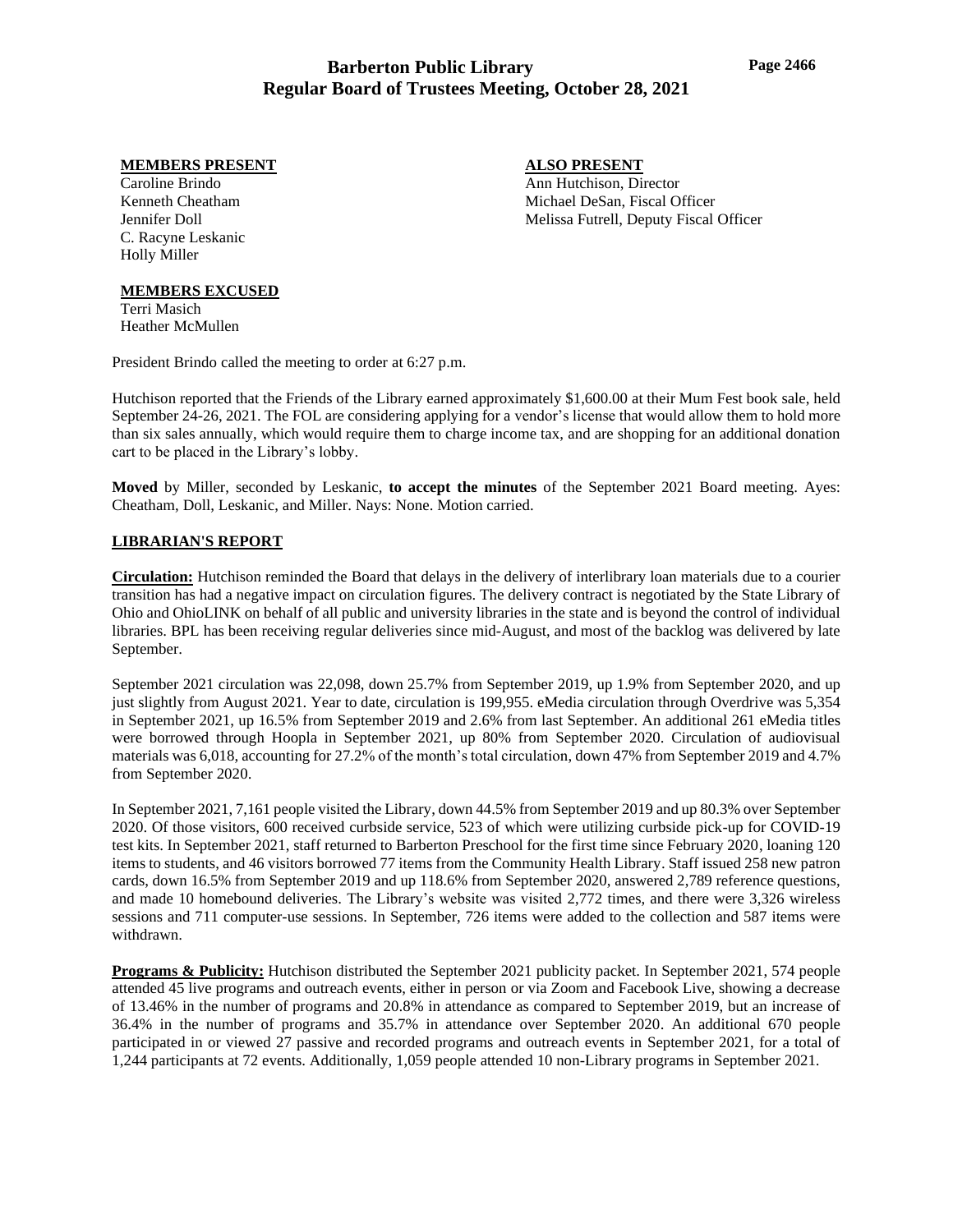Hutchison shared that the display case that was previously located in the Library's basement has been moved to the lobby for better accessibility and visibility, and has featured entries from the Mini Masterpiece Art Show and the Great Pumpkin Decorating Contest.

In-person programming continued in September 2021 with a well-attended Gross Science program for children and the first in-person Local History program since early 2020, which was attended by five patrons. Upcoming programs of note include Christmas Cards for Seniors, with card kits available starting November 15 and completed cards due by December 6, the Big Bad Wolf Challenge for children ages 5-12 on November 17, and BookTok Book Club for teens on November 30.

#### **Donations:**

Austin Villas Association - \$50.00, in memory of Dennis Mollric Barberton Library Staff - \$25.00, in memory of Susan Kirkland Barberton NAACP - \$75.00

Melissa Futrell - \$25.00, in memory of Susan Kirkland Richard Hooker - 1,543 books Maggie Rose - \$450.00, in memory of Susan Kirkland Anonymous - 283 book & 10 magazines

**Moved** by Doll, seconded by Miller, **to accept the donations**. Ayes: Cheatham, Doll, Leskanic, and Miller. Nays: None. Motion carried.

**Other**: Hutchison informed the Board that the Downtown Barberton Christmas Walk is now sponsored by the Barberton Merchant's Association, who will conclude the event at 6:00 p.m. with the tree lighting ceremony. In past years, the Library has remained open until 8:00 p.m. to participate in evening activities, and the Board has already approved extended hours on November 27, 2021 and November 26, 2022. Hutchison requested that the Library's 2021 and 2022 Operating Calendars be changed to reflect normal hours on these dates.

**RESOLUTION 27-20218– Moved** by Miller, seconded by Doll **to approve to proposed changes to the Library's 2021 and 2022 Operating Calendars.** Ayes: Cheatham, Doll, Leskanic, and Miller. Nays: None. Resolution adopted.

Hutchison informed the Board that the free photocopy of identification provision in House Bill 110 took effect on September 30, 2021. This provision requires that public libraries provide individuals with one free photocopy of their driver's license, driver's permit, or state identification upon request. The statute does not require that public libraries provide any of the following free of charge: multiple or color copies, copies of IDs belonging to someone other than requestor, or copies of passports.

Hutchison informed the Board that she met with representatives from Summit County Executive Ilene Shapiro's office on October 26 regarding county-wide broadband. Because public libraries receive free broadband through OPLIN, this program will not have a significant impact at BPL but could potentially be beneficial to CHL if fiber is run to the Hospital.

BPL's most recent Strategic Plan expired in 2015. Hutchison has been in touch with Betsy Lantz, Director of NEO-RLS, regarding their strategic planning consulting services, which are available to BPL at a discounted rate because of our Gold-level membership. The process will begin in mid-January 2022. A goal-setting session for the Board of Trustees is scheduled on Thursday, February 17, 2022 from 5:00 - 9:00 p.m.

Hutchison informed the Board that she has been elected President of the Kiwanis Club of Barberton for 2021-2022. To correspond with the Library's Green Team efforts, a plastic recycling bin that will benefit Barberton High School Key Club, an extension of the Kiwanis organization, has been placed in BPL's staff room.

Hutchison shared that Barberton High School's esports team has been utilizing BPL's Esports Room, with two to six students visiting each weekday. Since their return, it has been discovered that the room is not as soundproof as originally hoped, and staff are working to improve this.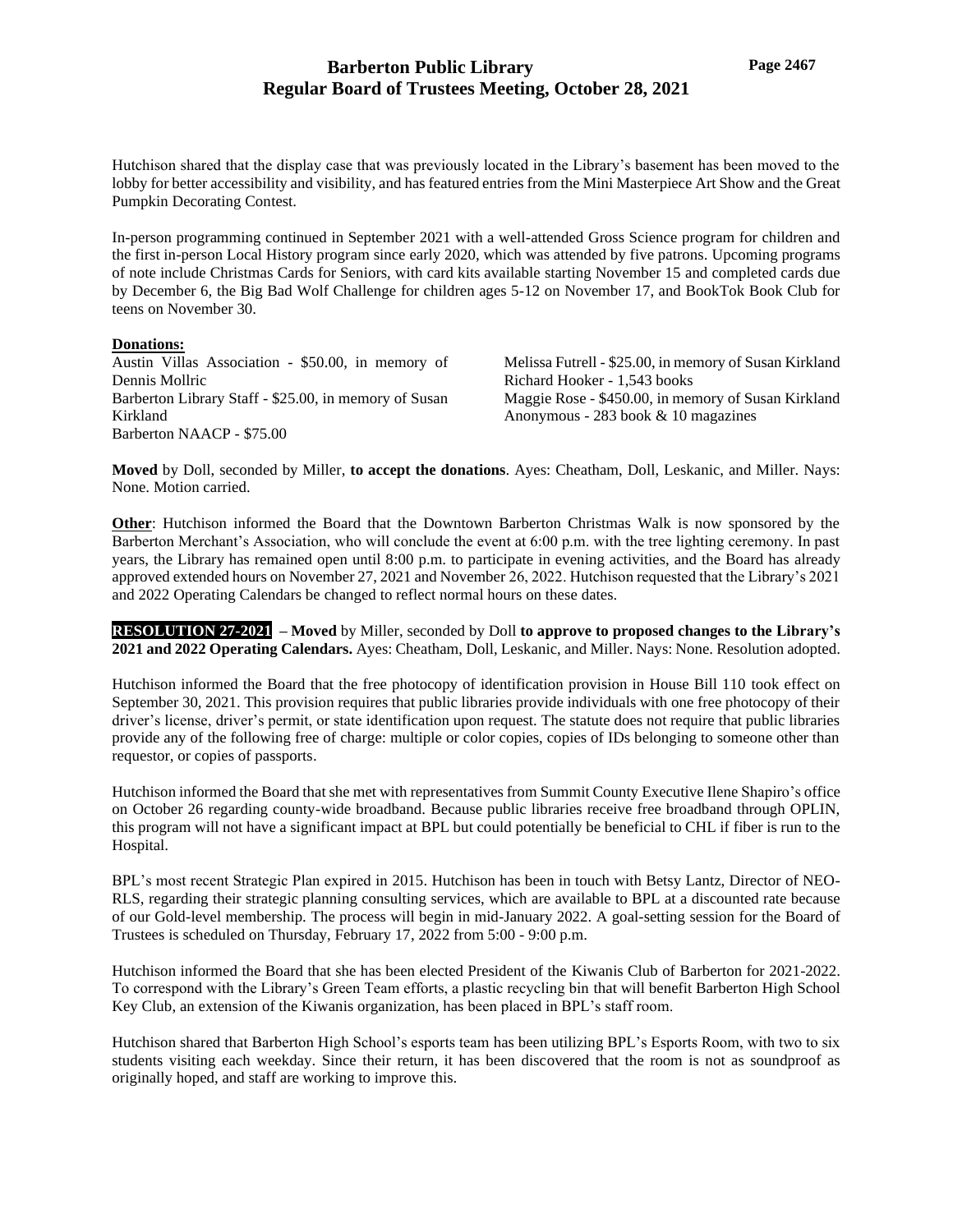### **FISCAL OFFICER'S REPORT**

The Public Library Fund tax distribution for the month of October 2021 for the Barberton Public Library was 92,514.10.

DeSan reviewed the financial reports, bank reconciliations, and bills paid for the month of September 2021, as well as several re-appropriations.

DeSan informed the Board that he plans to reinvest an additional \$300,000.000 in Certificates of Deposits.

DeSan informed the Board that he anticipates that insurance costs for 2022 will increase by approximately 1.1%, and that he plans to invite BPL's representative from Associated Underwriters, Inc. to attend the November Board meeting.

DeSan will present the Board with the Temporary Budget for 2022 at their November meeting. The Budget will include allowances for several major building projects, including repairs to the Library's roof and elevator. Miller expressed an interest in attending meetings with contractors for these projects.

**Moved** by Leskanic, seconded by Cheatham, **to accept the financial report, bank reconciliations, and bills** paid for the month of September 2021. Ayes: Cheatham, Doll, Leskanic, and Miller. Nays: None. Motion carried.

**RESOLUTION 28-2021 – Moved** by Doll, seconded by Cheatham **to accept the amounts and rates** as determined by the Summit County Budget Commission for collection year 2022 and authorizing the necessary tax levies and certifying them to the Summit County Fiscal Officer. Ayes: Cheatham, Doll, Leskanic, and Miller. Nays: None. Resolution adopted.

**RESOLUTION 29-2021** – Doll moved the adoption of the following:

**A RESOLUTION AUTHORIZING AND REQUESTING THE ADVANCEMENT OF LOCAL TAXES FROM THE SUMMIT COUNTY FISCAL OFFICER FOR THE TAX YEAR 2021 PAYABLE IN 2022 IN ACCORDANCE WITH ORC SECTION 321.34, AND DECLARING AN EMERGENCY**

**WHEREAS**, the Section 321.34 of the Ohio Revised Code states that all local governments must file a Resolution with the county Fiscal Office each year in order to receive advance payment of local taxes;

**NOW, THEREFORE, BE IT RESOLVED**, by the Board of Trustees of the Barberton Public Library, County of Summit and State of Ohio:

**SECTION 1.** That the Board of Trustees of the Barberton Public Library hereby authorizes the advance of local taxes by the County Fiscal Officer for the 2021 tax year, payable in 2022, to the extent appropriate and feasible.

**SECTION 2.** That it is found and determined that all formal actions of this Board concerning and relating to the adoption of this resolution were adopted in an open meeting of this Board and that all deliberations of this Board and of any of its committees that resulted in such formal action were in meetings open to the public, in compliance with all legal requirements.

**SECTION 3**. That the Fiscal Officer of the library is authorized and directed to forward a certified copy of this resolution to the Fiscal Officer of Summit County, Ohio.

**SECTION 4.** That this resolution is hereby declared to be an emergency measure necessary for the on-going operations of the public library for the reason that the Barberton Public Library is dependent on the advancement of tax funds to balance its budget in 2022, and this action shall take effect upon its adoption by the Trustees, otherwise at the earliest period allowed by law.

Miller seconded the resolution. The vote for its adoption resulted as follows: Ayes: Cheatham, Doll, Leskanic, and Miler. Nays: None. Resolution adopted.

#### **COMMITTEE REPORTS**

**Finance and Audit Committee**: No meeting held.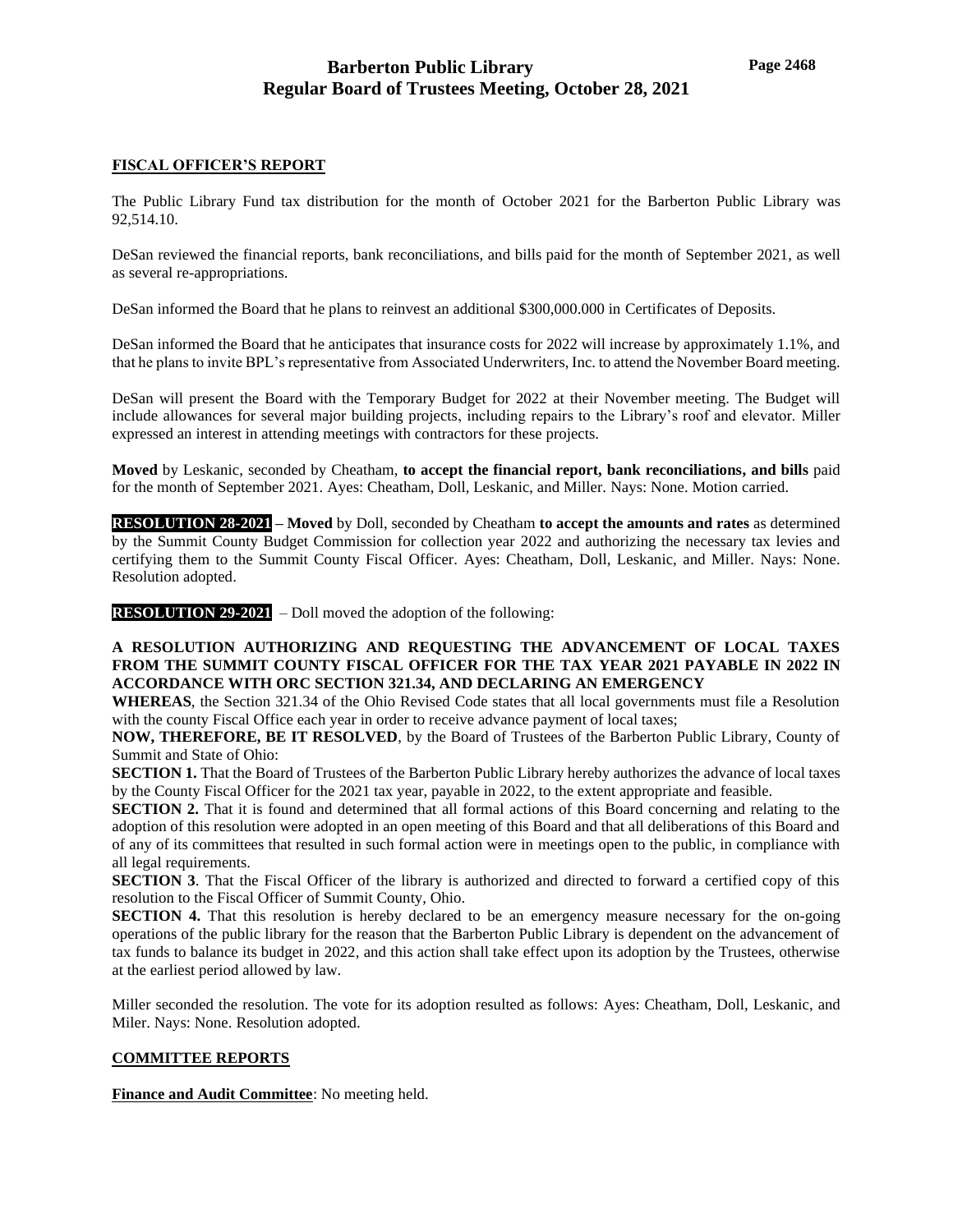**Personnel Committee**: No meeting held.

**Building and Equipment Committee**: No meeting held.

**Summit County Library Trustees Council**: The annual SCLTC meeting was held virtually on Thursday, October 14, 2021, and was attended by DeSan and Hutchison. DeSan provided a summary of the meeting and reviewed the projected figures for 2022. Brindo inquired what caused the allocations for Hudson and Twinsburg to increase. Hutchison will investigate.

**RESOLUTION 30-2021 Moved** by Miller, seconded by Cheatham **to accept the Blasingame Formula** percentage as proposed by the Summit County Library Trustees Council for the year 2022, which allows the Barberton Public Library a 5.18566% allocation of the Public Library Fund in Summit County. Ayes: Cheatham, Doll, Leskanic, and Miller. Nays: None. Resolution adopted.

### **COMMUNICATIONS AND CORRESPONDENCE**

**OLC Legislative Update**: None.

**Community Correspondence**: None.

### **OLD BUSINESS**

**COVID-19 Updates**: Hutchison informed the Board the COVID-19 Rapid Test Kits that BPL began distributing on September 16 have been in high demand, with 523 being distributed in September. An additional 1,371 have been distributed since the beginning of October. Hutchison shared that the Ohio Department of Health is reevaluating their testing strategy and plans to begin a transition in mid-November, when non-proctored over-the-counter tests will be the primary version of the test provided to public libraries. These tests will not provide official results needed by many customers to return to work, attend concerts, and other functions that require proctored test results. A limited number of proctored tests will still be available for libraries who wish to continue to provide that option to patrons, but the proctored tests will be limited to no more than 5% of a library system's order.

### **NEW BUSINESS**

Hutchison shared information with the Board about several potential grant opportunities. It is her hope that American Rescue Plan funds from the City of Barberton can be used to add a drive-up window to the Customer Services Department, though more information is needed from the City before a determination can be made. It is possible that this grant may help fund the purchase of additional classroom laptops as well.

**RESOLUTION 31-2021 Moved** by Doll, seconded by Cheatham, **to apply for American Rescue Plan grant funds from the City of Barberton.** The amount requested will be determined after further investigation. Ayes: Cheatham, Doll, Leskanic, and Miller. Nays: None. Resolution adopted.

**RESOLUTION 32-2021 Moved** by Cheatham, seconded by Leskanic, **to apply for a grant from the Emergency Connectivity Fund,** to be used for Chromebooks and other technology. The amount requested will be determined after further investigation. Ayes: Cheatham, Doll, Leskanic, and Miller. Nays: None. Resolution adopted.

**RESOLUTION 33-2021 Moved** by Leskanic, seconded by Doll, **to apply for an Arts Resiliency Initiative grant from the Ohio Arts Council**. The amount requested will be determined after further investigation. Ayes: Cheatham, Doll, Leskanic, and Miller. Nays: None. Resolution adopted.

**Mission Moment**: Reference Services Librarian Sarah Granville received the following correspondence from a customer who was involved in Granville's teen programming while in high school via Facebook Messenger: "Hi Sarah! I've decided to go to grad school for library sciences and I wanted to say that you've been a huge inspiration for me!